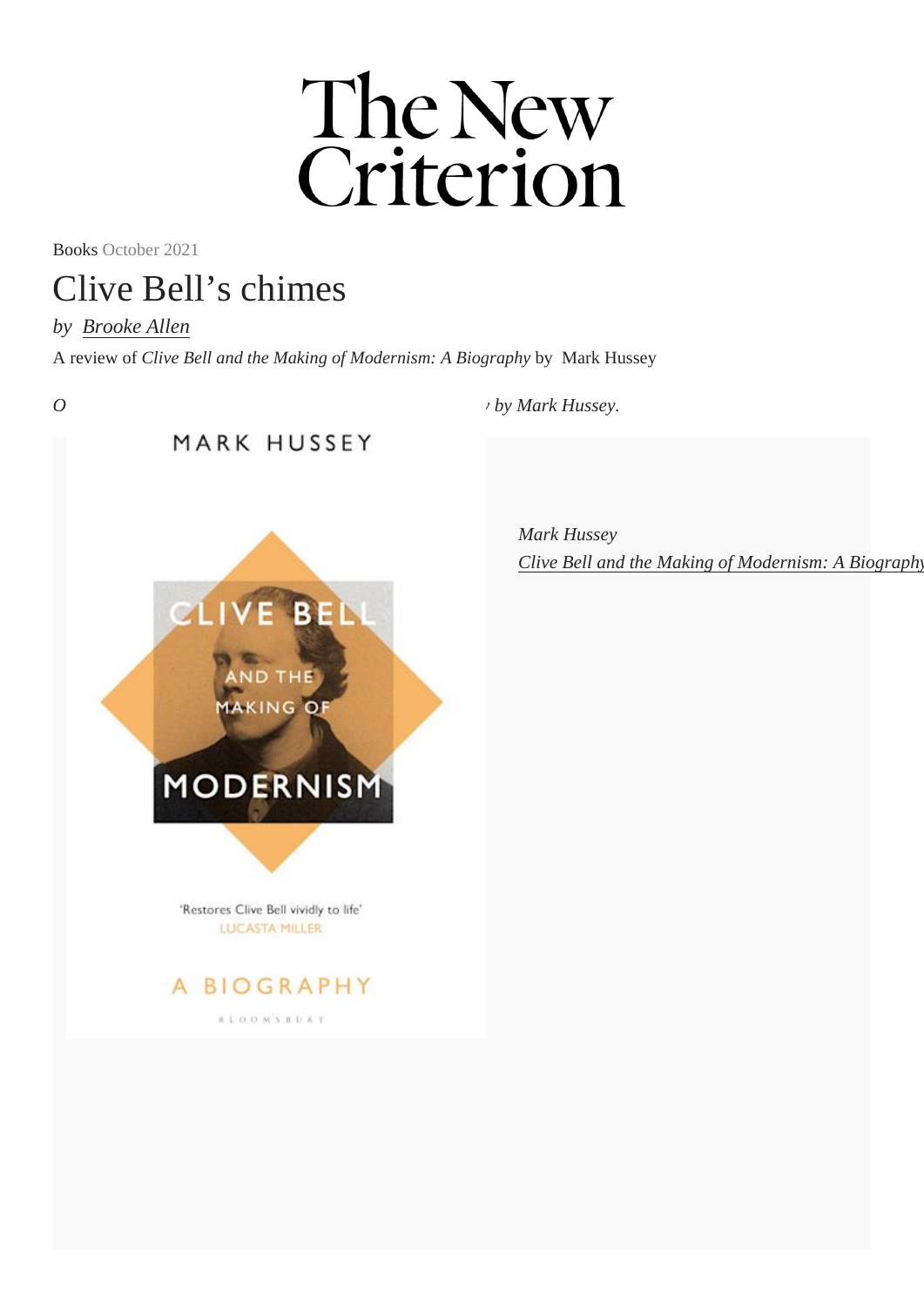**M** hen Charles Ryder, the protagonist of Evelyn Waugh's semi-autobiographical Brideshead<br>Revisited (1945), arrives as an undergraduate at Oxford in the early 1920s, he fills his Revisited (1945), arrives as an undergraduate at Oxford in the early 1920s, he fills his bookshelf with volumes by Lytton Strachey, A. E. Housman, Norman Douglas, Compton Mackenzie, and a copy of Clive Bell's Art (1914), a touchstone of modernist theory. It is a nice detail, indicating not only the boy's aspirations to intellectual modishness but his cultural insularity, a point that will be underscored later in the novel when, in thrall to the Flyte family, Charles makes an aesthetic conversion to the international Baroque.

For Bell (along with his older comrade-in-arms, Roger Fry—also featured on Ryder's bookshelf) was modern art's apostle to the Anglo-Saxons, the island nation's interpreter of the ideas behind the post-Impressionist revolution taking place across the Channel. Most famously, Bell explicated the concept of "significant form." "For a discussion of aesthetics," he wrote in his widely read *Art*, "it need only be agreed that forms arranged and combined according to certain mysterious laws do move us profoundly, and that it is the business of an artist to combine and arrange them that they shall move us." According to Mark Hussey, who has written an enlightening new biography of Bell entitled *Clive Bell and the Making of Modernism*, Bell's view was that "the represented element in a picture should be only an aspect of design and not be associated with memory, anecdote, biography or any other non-aesthetic matter." The aim was no longer beauty but the elicitation of emotion through form itself—as with the workman's boots portrayed by Van Gogh, to take an obvious example. Bell took the line (followed by the callow, impressionable Charles Ryder) that artistic genius had dimmed since the quattrocento, and he breezily dismissed most of the masterpieces of the High Renaissance and the Baroque. Art had reignited, he said, with the post-Impressionists and Cubists, who far from initiating a radical break with the past had rejoined the European tradition from which mainstream art had long deviated. Giotto, he opined, was perhaps the "greatest painter of all time."

It is telling that already in 1945 Waugh was presenting *Art* as a period piece, though Bell was to live into the 1960s. Bell himself, in later life, described the book as a record of "what people like myself were thinking and feeling in the years before [World War I ]," and Hussey states that now, in the twenty-first century, it is generally "regarded as solely of historical interest." But this is not to deny Bell's importance as a cultural guide. The amateur Bell (as

Bell's view was that "the represented element in a picture should be only an aspect of design and not be associated with memory, anecdote, biography or any other non-aesthetic matter."

opposed to the scholar Fry) adopted the idea of the critic as signpost, someone who leads his readers to great works and then allows them to respond to those works in their own, necessarily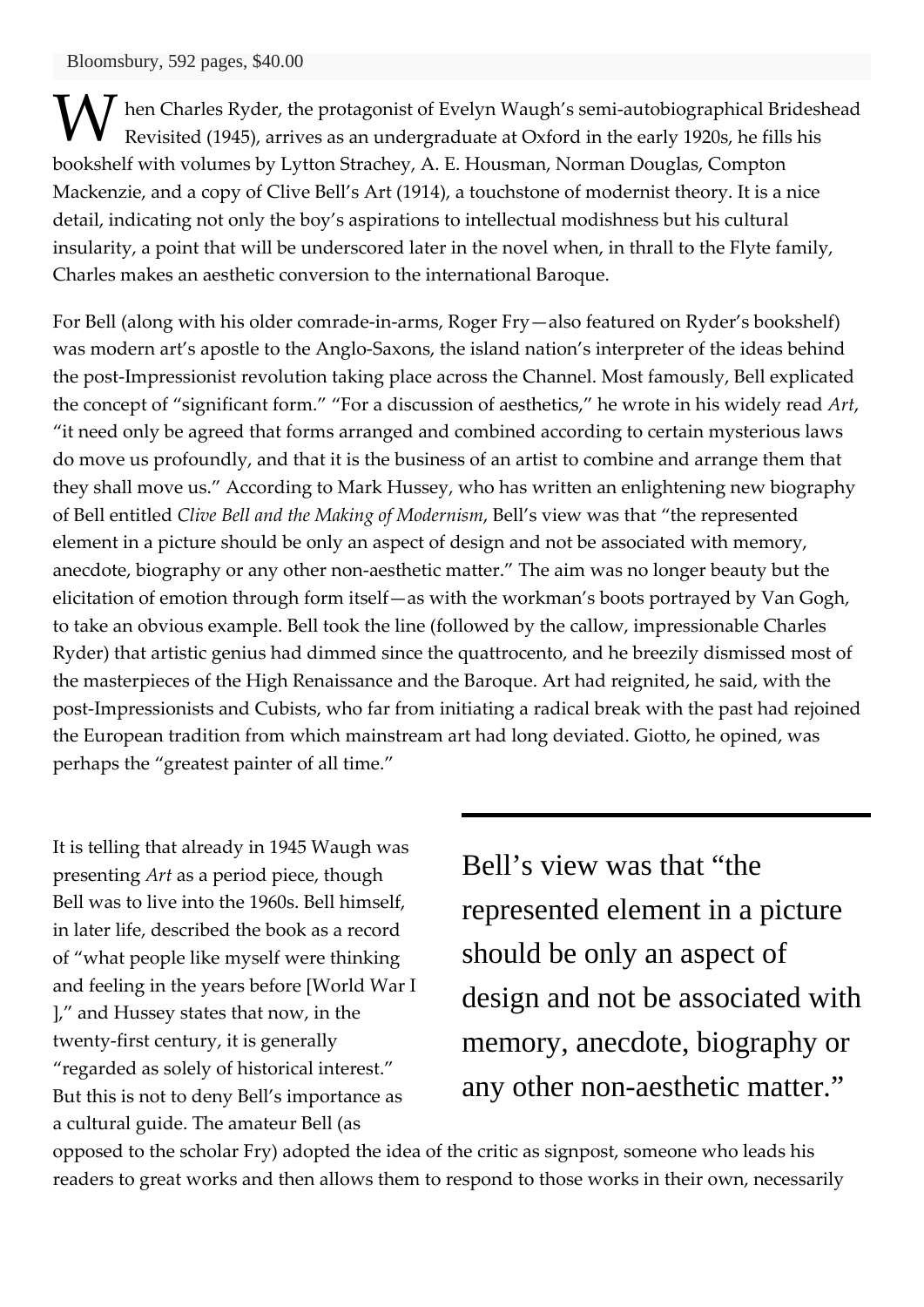subjective, ways. "Roger's careful, scholarly and putatively objective writing was markedly diff erent from the sometimes slapdash but always entertaining narratives that gave Clive his reputation as a witty guide to high culture," Hussey points out. (Hussey refers to his subject as Clive, and hereafter I will do likewise.) As one critic commented, Clive wrote about painting "with gusto, as though art were as good fun as cricket."

n this biography it has been the purpose of Hussey, an academic who has spent decades of his In this biography it has been the purpose of Hussey, an academic who has spent decades<br>life on Bloomsbury, to detach Clive from his Bloomsbury surroundings insofar as that is possible. In Hussey's view Clive has too often "been refracted through the voluminous commentary on Bloomsbury, leaving a distorted and incomplete image of him." This, I believe, is true. It is unfortunate that Bloomsburyites on both sides of the Atlantic, in their wholesale veneration of all things Bloomsbury, have swallowed personal judgments that were often founded merely on snobbery or even anti-Semitism—"underbred" being a specially-favored Bloomsbury term of abuse. This snobbery was applied to Clive's family by most of the Bloomsbury set, particularly by his wife Vanessa. For Clive's father had made his fortune in coal, and the family was unapologetically nouveau riche, occupying a comfortable Victorian pile, Cleeve House, in Wiltshire and enjoying country pursuits; they led, in Hussey's words, a "rather Trollopesque life" and were in no way intellectuals. Clive was introduced to London's aesthetes through Thoby Stephen, his boon companion at Cambridge, the brother of Clive's future bride Vanessa and of his longtime erotic and intellectual obsession Virginia (the future novelist Virginia Woolf). "He seemed to live," recalled Desmond MacCarthy, "[h]alf with the rich sporting-set, and half with the intellectuals" (he retained this habit throughout his life) and "dressed with careless opulence." Vanessa had an exaggerated horror of Cleeve House and its denizens, explicable only by cultural condescension about its "conventionalities," for the Bell family appears to have been quite pleasant; in fact, Clive maintained close ties with his mother, his brother, and one of his two sisters until the ends of their lives. Clive was always aware of his outsider status in Bloomsbury, writing once to Lytton Strachey:

You are painfully alive to the fact that I was trained outside the mystic circle of metropolitan culture wherein alone a young man may hope to acquire the distinguished manner. My manners you find florid and vulgar, over emphatic and underbred, whence you infer—wrongly as I think—that my appreciations are more or less blunt and that I am deficient in sensitiveness to the finer shades of thought and feeling.

To readers like myself who have long tired of warmed-over Bloomsbury gossip, Clive—at least as chronicled by Hussey—is rather appealing. He had no truck with the famous "gender fluidity" of the set, devoting a large portion of his time to a vigorous program of womanizing. Of course for all intents and purposes he was a single man: Vanessa set up house first with Roger Fry and then, for the long term, with Duncan Grant, with Clive free to come and go as he chose. "One would not say Clive was handsome, nor classically proportioned," recalled one girlfriend of the pudgy, redheaded critic, "but his physical ways with one were thrilling. He knew exactly how and when to kiss me, when and how to stroke, to coax, to light one's cigarette, to tumble or ruffle one." And according to another, "When you are with him you feel that you are the one woman in the world he has chosen to be with." Clive's energies hardly flagged with age; his son Quentin recalled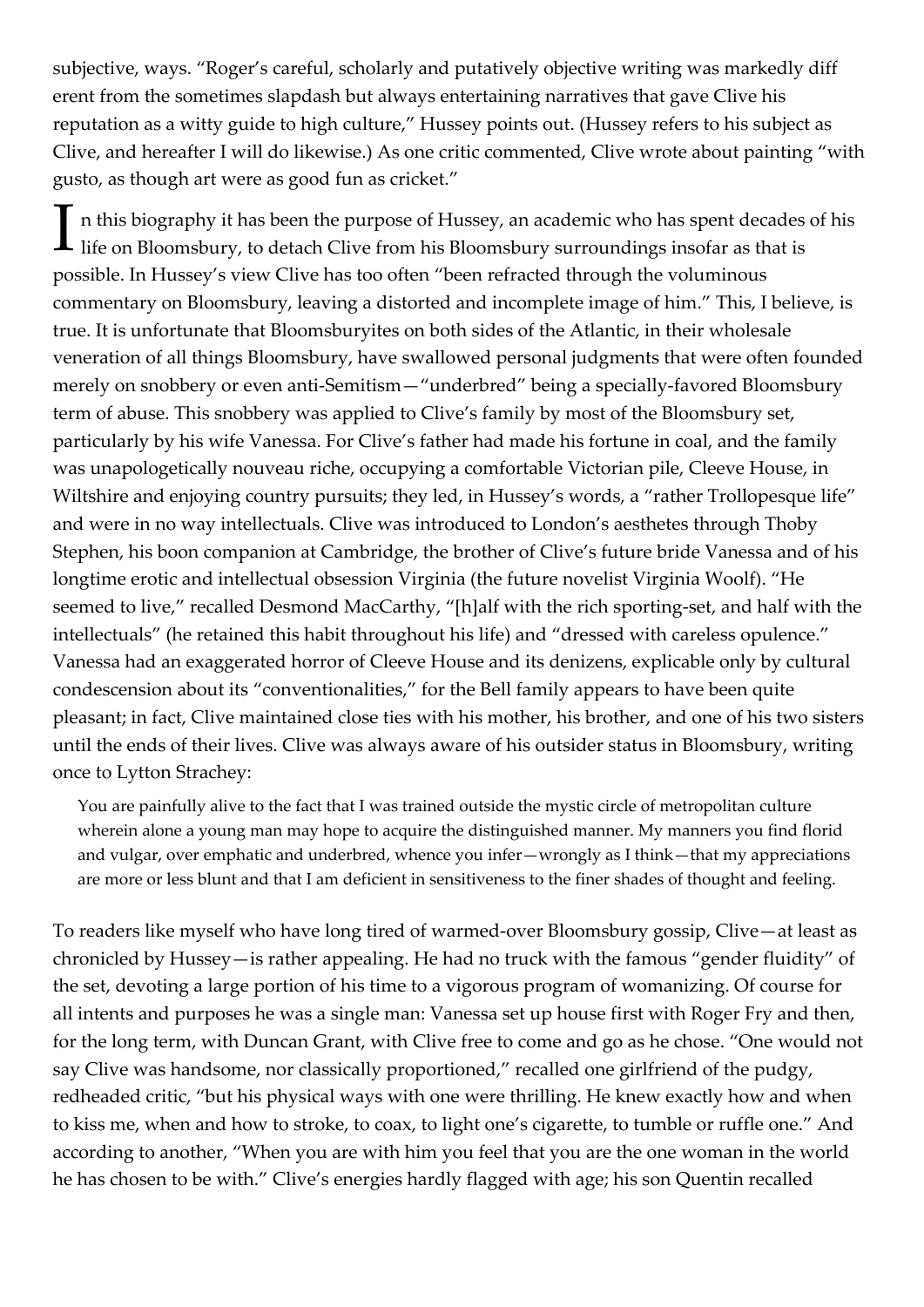playing Leporello to Clive's Don Juan in the 1930s, and Virginia, embarrassed by her brother-inlaw's capers as a decrepit roué, expressed a wish that he would "progress beyond love where he has been stationed these many years to the next point in the human pilgrimage."

Psychologically, too, he seems refreshingly uncomplicated. He savored his life to the full: "There is no truth about life, he says," Virginia remarked, "except what we feel. It is good if you enjoy it, & so forth." And he set about enjoying as many things as possible: art, travel, food, drink, sex, friendship. "I always feel, how jolly, how much hunting, & talking & carousing there is in you!" Virginia commented. Many of his friends, Hussey notes, said that Clive was not happy unless his friends were happy; "his social arts were perhaps his greatest gifts." They also remarked on the high level of his conversation, but this has survived only in the occasional letter or diary entry.

live Bell was very much a man of his moment—that moment beginning, more or less, in The Bell was very much a man of his moment—that moment beginning, more 1910 when he and Fry organized the famous exhibition "Manet and the Post-Impressionists," which was followed by the Second Post-Impressionist Exhibition of 1912–13. In 1914, the

thirty-two-year-old Clive really could believe that a new renaissance was at hand as a young generation in England laughed at the quaint beliefs of their Victorian forefathers and crossed borders both national and psychological, aesthetic and scientific, determined to create a cosmopolitan society where aesthetic ideas and one's personality mattered more than where one chanced to be born.

Such hopes were soon to be dashed, and with the advent of war Clive assumed a new role as a leader in the pacifist movement, arguing against conscription and for a negotiated peace, supporting conscientious objectors, and advising the government on the possibility of alternative modes of national service. His article "Art and War" deconstructed such abstractions as national honor and patriotism and claimed that, during wartime, artists' and philosophers' first duty is to "tend the lamp" of civilization. Meanwhile, his pamphlet *Peace at Once* (1915) asked whether "crushing" Germany was really worth "killing and maiming half the serviceable male population of Europe, starving to death a quarter of the world, and ruining the hopes of the next three generations." Excused from military service himself for health reasons, he spent the war at Philip and Ottoline Morrell's Garsington Manor, supposedly engaged in vital farm labor.

In the interwar years, traveling constantly between England and the Continent and maintaining close relationships with continental artists including Picasso and Matisse as well as friends such as André Derain and Jean Cocteau, Clive continued to develop his aesthetic theories in new books: *Pot-boilers* (1918), *Since Cézanne* (1922), *Civilization* (1928), *Proust* (1929), and *An Account of French Painting* (1931). He was an enthusiastic booster of Diaghilev's Ballets Russes. (Aldous Huxley acidly remarked that "Clive doing his round of the boxes was a superb spectacle. One could almost hear his voice across the whole breadth of the building.") But the 1930s saw the end of Clive's "moment." He was decidedly out of joint with the engaged decade, persisting in his credo that art must transcend the waste of politics and war. Pacifist ideas that had been persuasive in 1914–18 now appeared dangerous in the face of the terrifying rise of dictators across Europe. And in one of those not uncommon family ironies, Clive had a son, the brilliant Julian, who theatrically